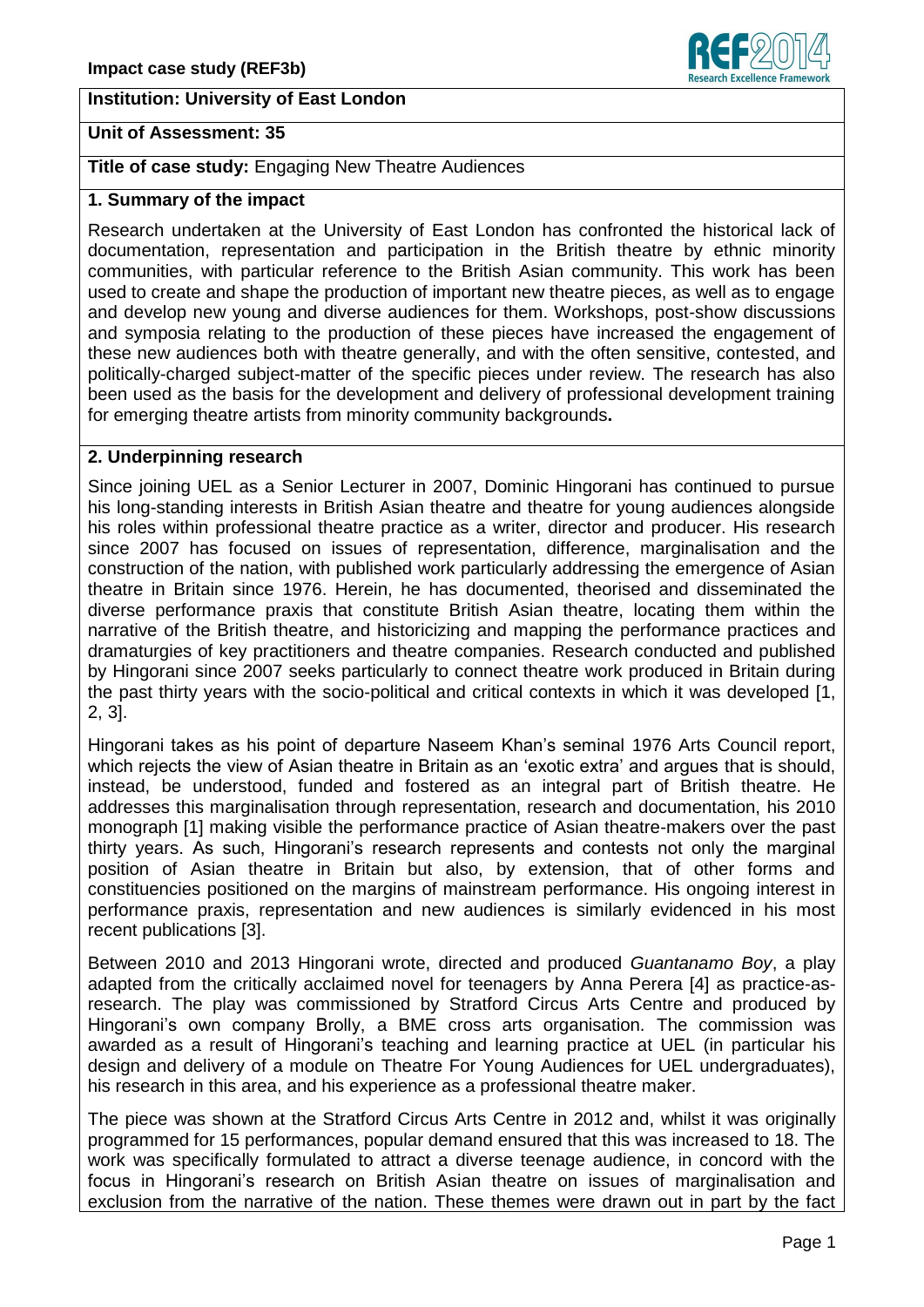

that the play's lead character is a northern British Asian Muslim boy.

#### **3. References to the research**

[1] Hingorani, D. (2010) *British Asian Theatre – Dramaturgy Process and Performance*. Basingstoke: Palgrave Macmillan. Submitted to REF2.

[2] Hingorani, D. (2009) 'Ethnicity and Actor Training – A British Asian Actor Prepares', *South Asian Popular Culture*, 7(3), pp. 164 – 178. Submitted to REF2

[3] Hingorani, D. (2012) 'Creating Theatre Work for a Diverse Teenage Audience' in *Perspectives and Practices in Theatre For Young Audiences from the UK* (and beyond) Trentham Books. Submitted to REF2

[4] Hingorani, D. (2012) Guantanamo Boy Performance Stratford Circus Arts Centre. 31 January – 12 February 2012. National Tour: Autumn 2013. Submitted to REF2.

External funding delivered between 2008 and 2012 to support the development and production of *Guantanamo Boy* includes: Arts Council England (£25,578); Stratford Circus Arts Centre (£16,000 & £4,000); Stanley Johnson Foundation (£1,500); Unity Trust (£1,000); and Victoria Hall Foundation (£1,600). The national tour in November 2013 is supported by Arts Council England (£48,964) Half Moon Young People's Theatre (£9,865) Stanley Johnson Foundation (£2,000) Human Rights lawyers Association (£4,000).

# **4. Details of the impact**

The production of *Guantanamo Boy* constitutes an **original artistic UK output** produced and created by Hingorani's company, Brolly, a BME cross arts organisation [\(www.brollyproductions.com\)](http://www.brollyproductions.com/). Hingorani's work thereby delivered direct benefits to the Stratford Circus Arts Centre theatre, where the play was staged, through its use as the basis for Hingorani's development of programming for a new teenage audience. The impact of this use of his research is evident in the fact that *Guantanamo Boy* attracted audiences of which 70% were estimated by the theatre to have been new. As such, it **engaged significant new audiences both with theatre generally and, more specifically, with the complex sociopolitical topics** raised through the play's production, performance and review, including issues of representation, cultural identity and diversity [a].

The play was purposely located within mainstream theatre with the explicit aim of attracting new and diverse young audiences to the theatre by actively contesting the lack of representation of 'other' voices and bodies on the British stage, as espoused by Arts Council England. In so doing, it **responded to pressing public policy relating to the current lack of diversity and representation in the Arts**, including that set out in the 2008 McMasters Review ('Supporting excellence in the arts; from measurement to judgement'), which states 'we live in one of the most diverse societies the world has ever seen, yet this is not reflected in the culture we produce, or in who is producing it'. Furthermore, the creation of a British Asian Muslim as the central character of *Guantanamo Boy* was intended to redress the more specific lack of emotionally challenging theatre work for a diverse teenage audience. As such, it addressed the Arts Council England's 2010 goal for every child and young person to have the opportunity 'to experience the richness of the arts by improving the delivery of arts opportunities for children and young people and raising the standard of art being produced for, with and by children and young people'.

The production was initially scheduled for fifteen performances, but high demand from students from local FE college led to a further three performances in 2012. The piece played, on average, to 92% capacity houses, selling 1387 of a total 1469 tickets available across the duration of its run between January 2012 and February 2012. This represented a very significant achievement in relation to teenage audience development for the Stratford Circus Arts Centre theatre. The majority of the audience were from schools and colleges in Newham,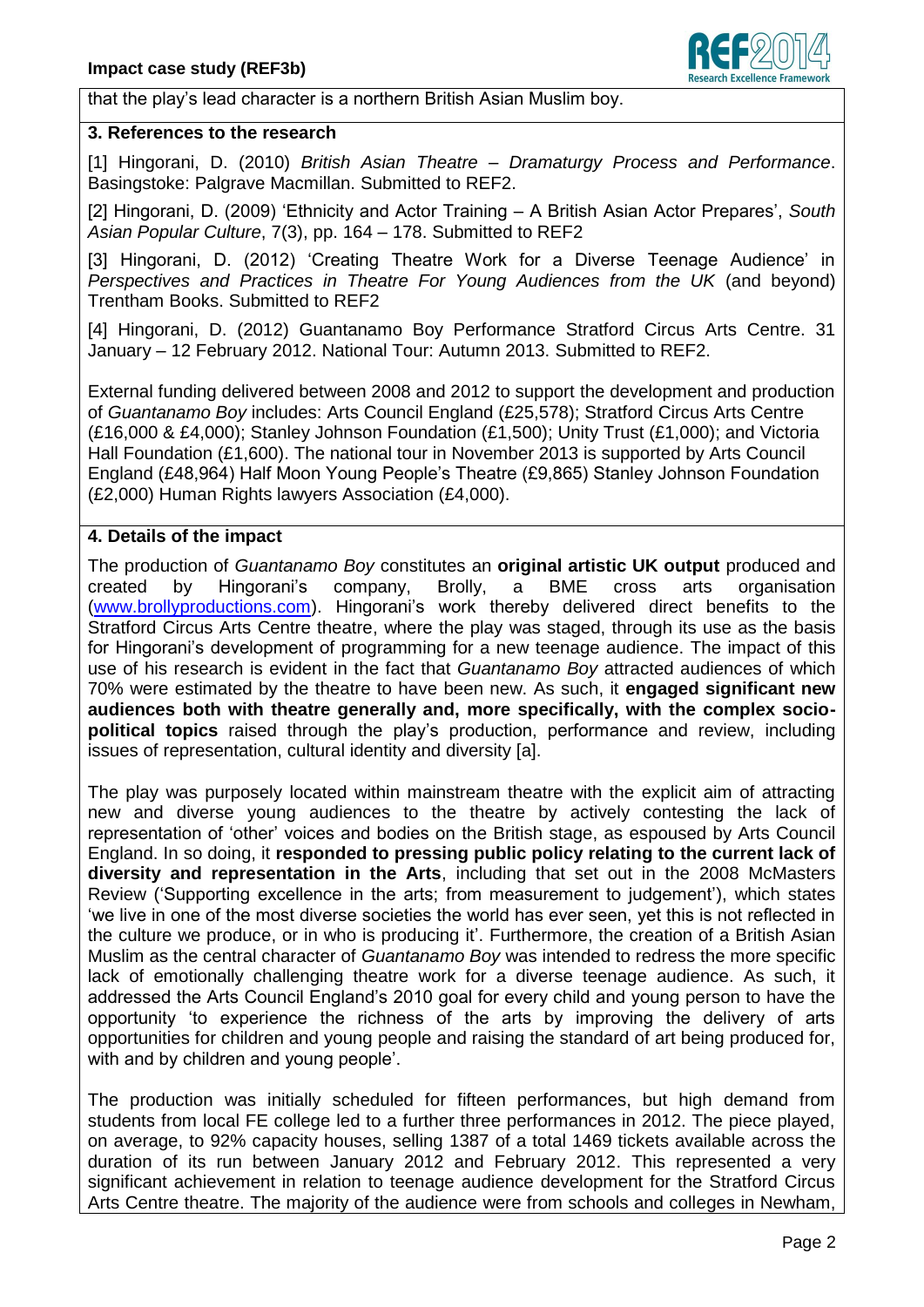

and many were from minority communities. The play also acted as a **teaching and learning resource**, supporting pupils' attainment of curriculum criteria including those for Key Stage 4 Citizenship (whose guidelines emphasise a need to understand concepts of democracy and justice, rights and responsibilities, identities and diversity through critical thinking and enquiry) and the English syllabus (which requires students to critically analyse a production and articulate this effectively) [a].

Eight workshops (total of 80 attendees) and seven post-show discussions (total of 610 participants) delivered by Hingorani between January 2012 and March 2012 to accompany the production of *Guantanamo Boy* further enhanced and extended its impacts on theatre participation among young and culturally diverse audiences. Workshop participants ranged from secondary school and FE students. The sessions were held in boroughs such as Tower Hamlets and Stratford, which are among the most diverse boroughs in the country; as a result, a high percentage of participants came from minority community backgrounds. The sessions enabled students to engage directly with the ethnically diverse professional cast and production team of *Guantanamo Boy*, and encouraged them to remain open to taking part themselves in future performing arts events [e].

The use of Hingorani's research to **engage young and ethnically diverse audiences with human rights issues** through theatre promoting the representation of minority voices is similarly evident in his establishment in June 2011 of the *Performing Human Rights* symposium, which featured a performance of the play and a post-show panel discussion. Attended by 135 young people, this was the first of a series of symposia organised in association with the Human Rights Lawyers Association (HRLA), Amnesty International and Penguin Books to accompany the production of *Guantanamo Boy* [b]. The event allowed its young participants to discuss their views on the issues arising from *Guantanamo Boy* concerning human rights and their representation. This, according to an HRLA barrister involved with the Symposium, led to 'vigorous and eager interaction and engagemnet from the young audience….I was approached by a number of them afterwards to ask questions and a number…even wanted to apply for work experience in the field of Human Rights' [c]. Running alongside the production and tour of *Guantanamo Boy*, the symposia brought together representatives of young people's schools groups, Penguin Spinebreakers, and Youth Amnesty to provide opportunities for agency and engagement. A further Performing Human Rights symposium, sponsored by Middle Temple Hall and Blackstone Chambers, will be held at Middle Temple Hall, Inns of Court to launch the national tour of Guantanamo Boy on November 17 2013.

*Guantanamo Boy* was reviewed and featured in several local and national press outlets, including the *British Theatre Guide*, *Time Out*, *Metro*, *Sunday Times, Eastern Eye* and *Reuters* [d]. These ensured the **contribution** of the play itself (and of the research underpinning its production) **to media discourse** both about British Asian Theatre and about the political issues invoked by the performance. The media coverage also helped to extend the reach of the play's impacts by raising awareness within a wide new constituency of the existence of theatre work for young audiences addressing the serious issues raised in *Guantanamo Boy* and representing the often marginalised perspectives of characters from the British Asian Muslim community. The production tours nationally in November 2013, when it will appear at the Half Moon Young People' Theatre, London; Hat Factory Theatre, Luton; Middle Temple Hall, Inns of Court, London; Mercury Theatre, Colchester; Burnley Arts Centre, The Drum Theatre, Birmingham; Albany Empire, London. It aims to attract approximately 3,000 audience over 32 performances, extending the reach of these benefits to audiences across the UK.

Hingorani's experience as an actor, writer and theatre director, as well as his expertise and insights resulting from his academic research, has also allowed him to lead **professional development for emerging theatre artists from minority community backgrounds** through his transfer to them of expert skills and knowledge. Since 2008, his expertise in this